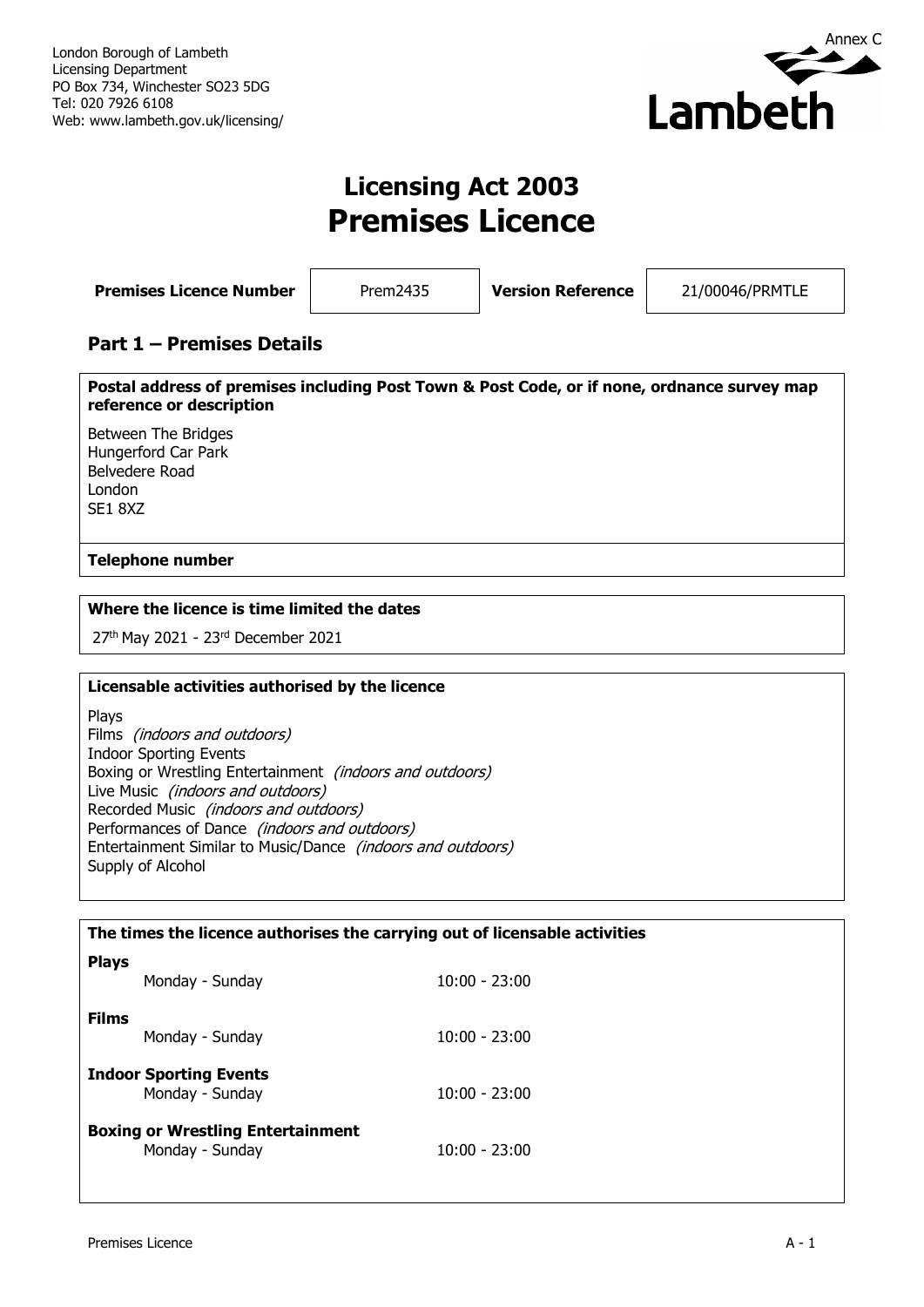| <b>Live Music</b><br>Monday - Sunday                           | $10:00 - 23:00$ |
|----------------------------------------------------------------|-----------------|
| <b>Recorded Music</b><br>Monday - Sunday                       | $10:00 - 23:00$ |
| <b>Performances of Dance</b><br>Monday - Sunday                | $10:00 - 23:00$ |
| <b>Entertainment Similar to Music/Dance</b><br>Monday - Sunday | $10:00 - 23:00$ |
| <b>Supply of Alcohol</b><br>Monday - Sunday                    | $10:00 - 22:45$ |
|                                                                |                 |
| The opening hours of the premises                              |                 |
| Monday to Sunday                                               | $09:00 - 23:30$ |

**Where the licence authorises supplies of alcohol whether these are on and/or off supplies**

Alcohol may be supplied for consumption both on and off the premises.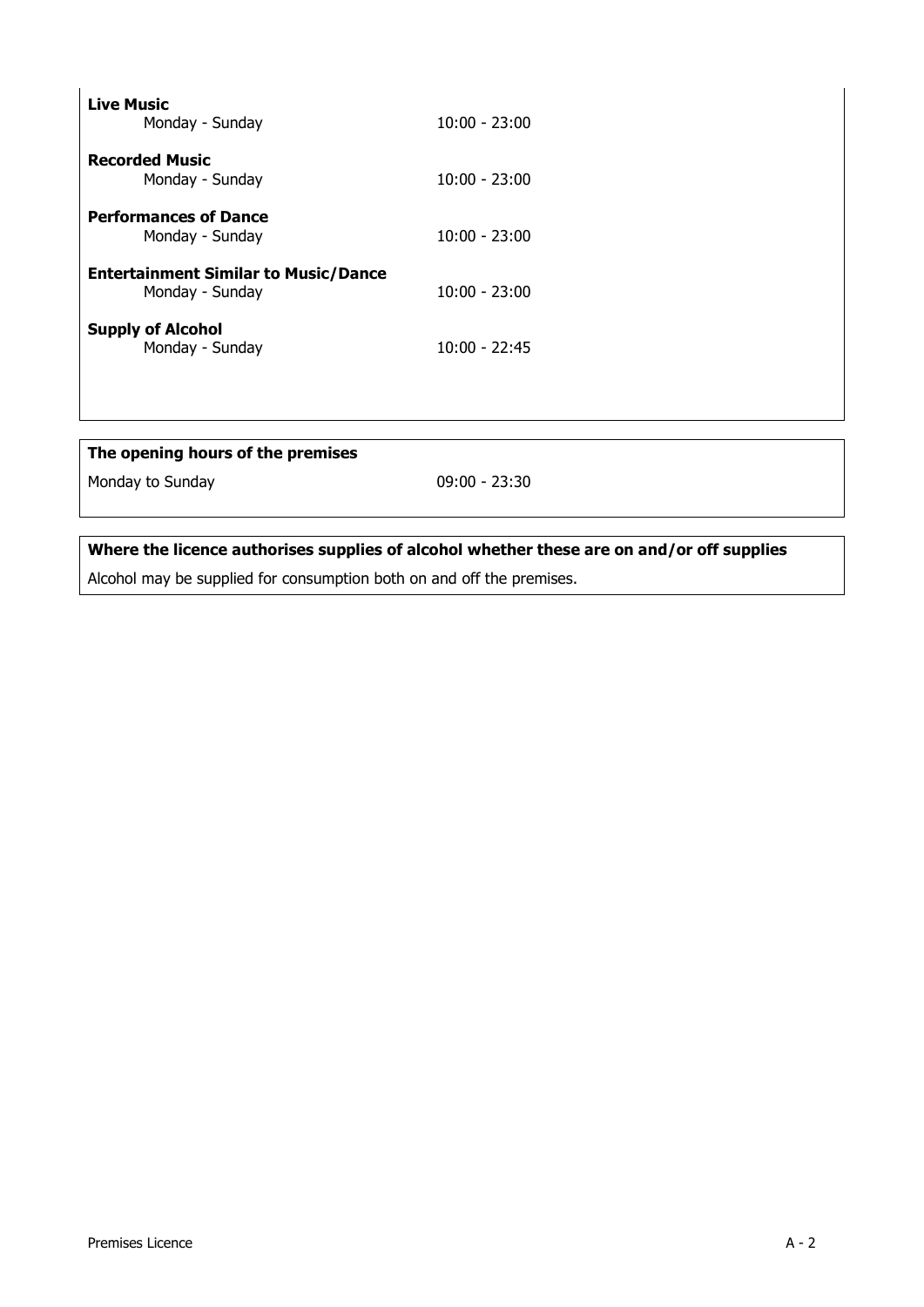## Part 2

| premises licence                                                                                                      | Name, (registered) address, telephone number and email (where relevant) of holder of       |
|-----------------------------------------------------------------------------------------------------------------------|--------------------------------------------------------------------------------------------|
| Between The Bridges Ltd<br>Edinburgh House, Lower Ground 04<br>154 - 182 Kennington Lane<br>London<br><b>SE11 5DP</b> |                                                                                            |
| Email Address contact details                                                                                         |                                                                                            |
|                                                                                                                       | Registered number of holder, for example company number, charity number (where applicable) |
| Registered Company Number                                                                                             | 12422407                                                                                   |
|                                                                                                                       |                                                                                            |
| licence authorises the supply or the sale by retail of alcohol                                                        | Name, address and telephone number of designated premises supervisor where the premises    |
| Michael Gwyther                                                                                                       |                                                                                            |

Personal licence number and issuing authority of personal licence held by designated premises supervisor where the premises licence authorises the supply or sale by retail of alcohol

Personal Licence No:

Licensing Authority:



On behalf of the Head of Regulatory Services

Dated:. 29th April 2021.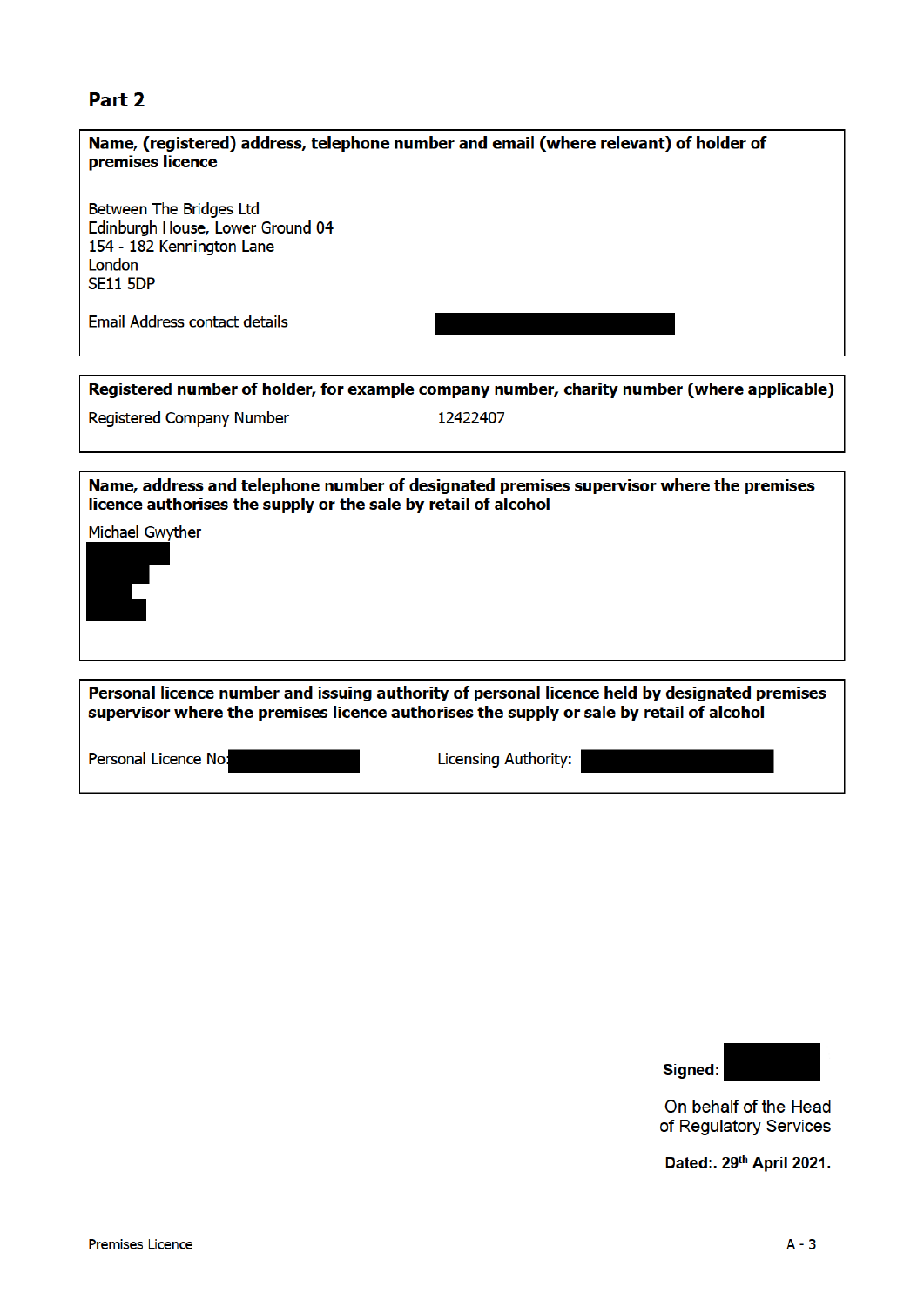## **Annex 1 – Mandatory conditions**

#### 1 MANDATORY CONDITIONS (Alcohol - on)

Condition A1.

No supply of Alcohol may be made under the Premises Licence:

- (a) At a time when there is no Designated Premises Supervisor in respect of the Premises Licence; or
- (b) At a time when the Designated Premises Supervisor does not hold a Personal Licence or his Personal Licence is suspended.

#### Condition A2

Every supply of alcohol under the Premises Licence must be made, or authorised by a person who holds a Personal Licence.

#### Condition A3

(1) The responsible person must ensure that staff on relevant premises do not carry out, arrange or participate in any irresponsible promotions in relation to the premises.

(2) In this paragraph, an irresponsible promotion means any one or more of the following activities, or substantially similar activities, carried on for the purpose of encouraging the sale or supply of alcohol for consumption on the premises—

(a) games or other activities which require or encourage, or are designed to require or encourage, individuals to—

(i) drink a quantity of alcohol within a time limit (other than to drink alcohol sold or supplied on the premises before the cessation of the period in which the responsible person is authorised to sell or supply alcohol), or (ii) drink as much alcohol as possible (whether within a time limit or otherwise)

(b) provision of unlimited or unspecified quantities of alcohol free or for a fixed or

discounted fee to the public or to a group defined by a particular characteristic in a manner which carries a significant risk of undermining a licensing objective;

(c) provision of free or discounted alcohol or any other thing as a prize to encourage or reward the purchase and consumption of alcohol over a period of 24 hours or less in a manner which carries a significant risk of undermining a licensing objective;

(d) selling or supplying alcohol in association with promotional posters or flyers on, or in the vicinity of, the premises which can reasonably be considered to condone, encourage or glamorise anti-social behaviour or to refer to the effects of drunkenness in any favourable manner;

(e) dispensing alcohol directly by one person into the mouth of another (other than where that other person is unable to drink without assistance by reason of disability).

#### Condition A4

The responsible person must ensure that free potable water is provided on request to customers where it is reasonably available.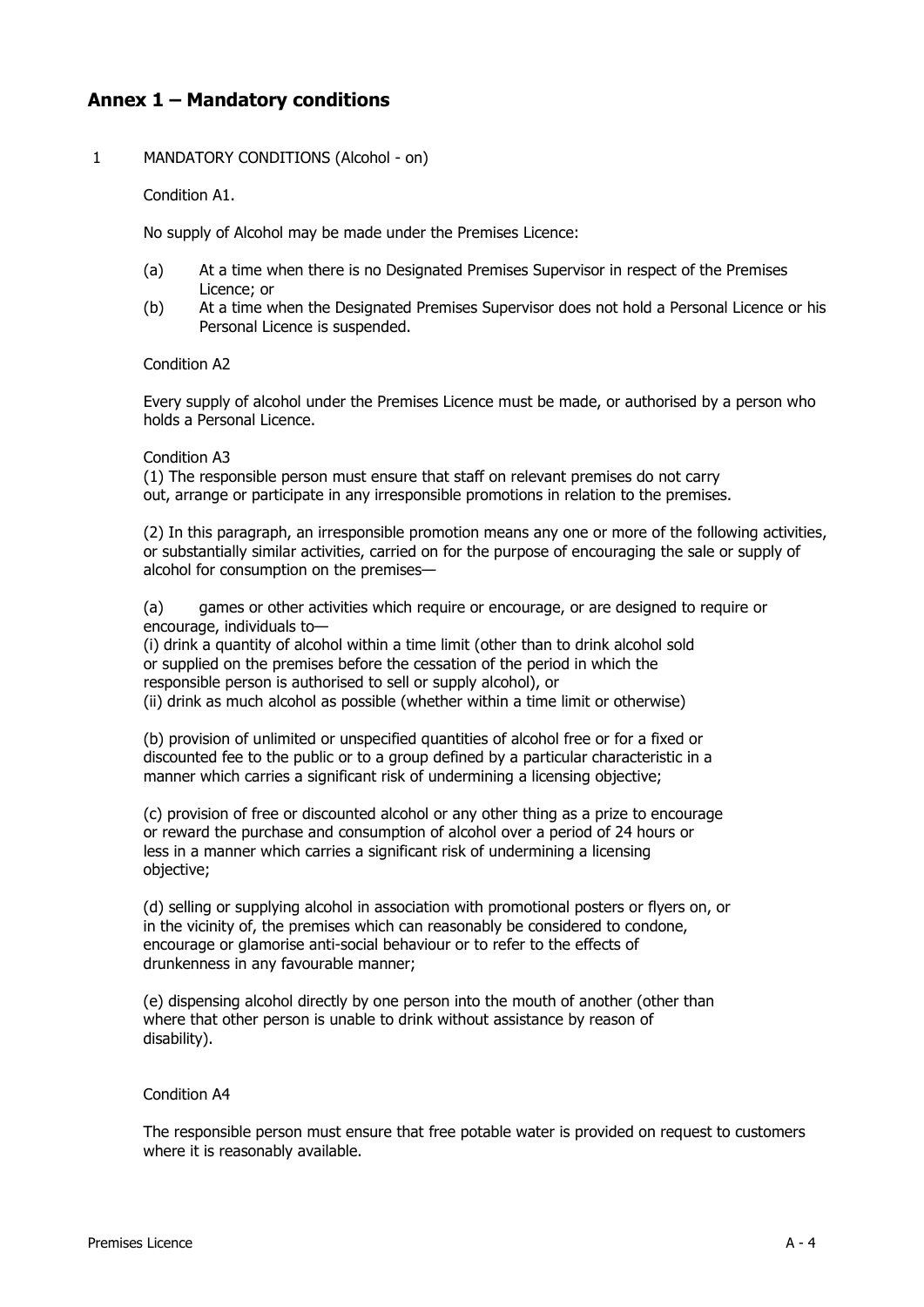#### Condition A5

(1) The premises licence holder or club premises certificate holder must ensure that an age verification policy is adopted in respect of the premises in relation to the sale or supply of alcohol.

(2) The designated premises supervisor in relation to the premises licence must ensure that the supply of alcohol at the premises is carried on in accordance with the age verification policy.

(3) The policy must require individuals who appear to the responsible person to be under 18 years of age (or such older age as may be specified in the policy) to produce on request, before being served alcohol, identification bearing their photograph, date of birth and either—<br>(a)

(a) a holographic mark, or<br>(b) an ultraviolet feature.

an ultraviolet feature.

Condition A6

The responsible person must ensure that—

(a) where any of the following alcoholic drinks is sold or supplied for consumption on the premises (other than alcoholic drinks sold or supplied having been made up in advance ready for sale or supply in a securely closed container) it is available to customers in the following measures—

- (i) beer or cider: ½ pint;
- (ii) gin, rum, vodka or whisky: 25 ml or 35 ml; and

(iii) still wine in a glass: 125 ml;

(b) these measures are displayed in a menu, price list or other printed material which is available to customers on the premises; and

(c) where a customer does not in relation to a sale of alcohol specify the quantity of alcohol to be sold, the customer is made aware that these measures are available.

Additional Mandatory Licensing Conditions, Minimum Drinks Pricing:

1. A relevant person shall ensure that no alcohol is sold or supplied for consumption on or off the premises for a price which is less than the permitted price.

2. For the purposes of the condition set out in paragraph 1

(a) "duty" is to be construed in accordance with the Alcoholic Liquor Duties Act 1979

(b) "permitted" price is the price found by applying the formula -  $P=D+(DxV)$  where:

(i) P is the permitted price,

(ii) D is the amount of duty chargeable in relation to the alcohol as if the duty were charged on the date of the sale or supply of the alcohol, and

(iii) V is the rate of value added tax chargeable in relation to the alcohol as if the value added tax were charged on the date of the sale or supply of the alcohol;

(c) "relevant person" means, in relation to premises in respect of which there is in force a premises licence

(i) the holder of the premises licence,

(ii) the designated premises supervisor (if any) in respect of such a licence, or

(iii) the personal licence holder who makes or authorises a supply of alcohol under such a licence;

(d)"relevant person" means, in relation to premises in respect of which there is in force a club premises certificate, any member or officer of the club present on the premises in a capacity which enables the member or officer to prevent the supply in question; and

(e)"value added tax" means value added tax charged in accordance with the Value Added Tax Act 1994.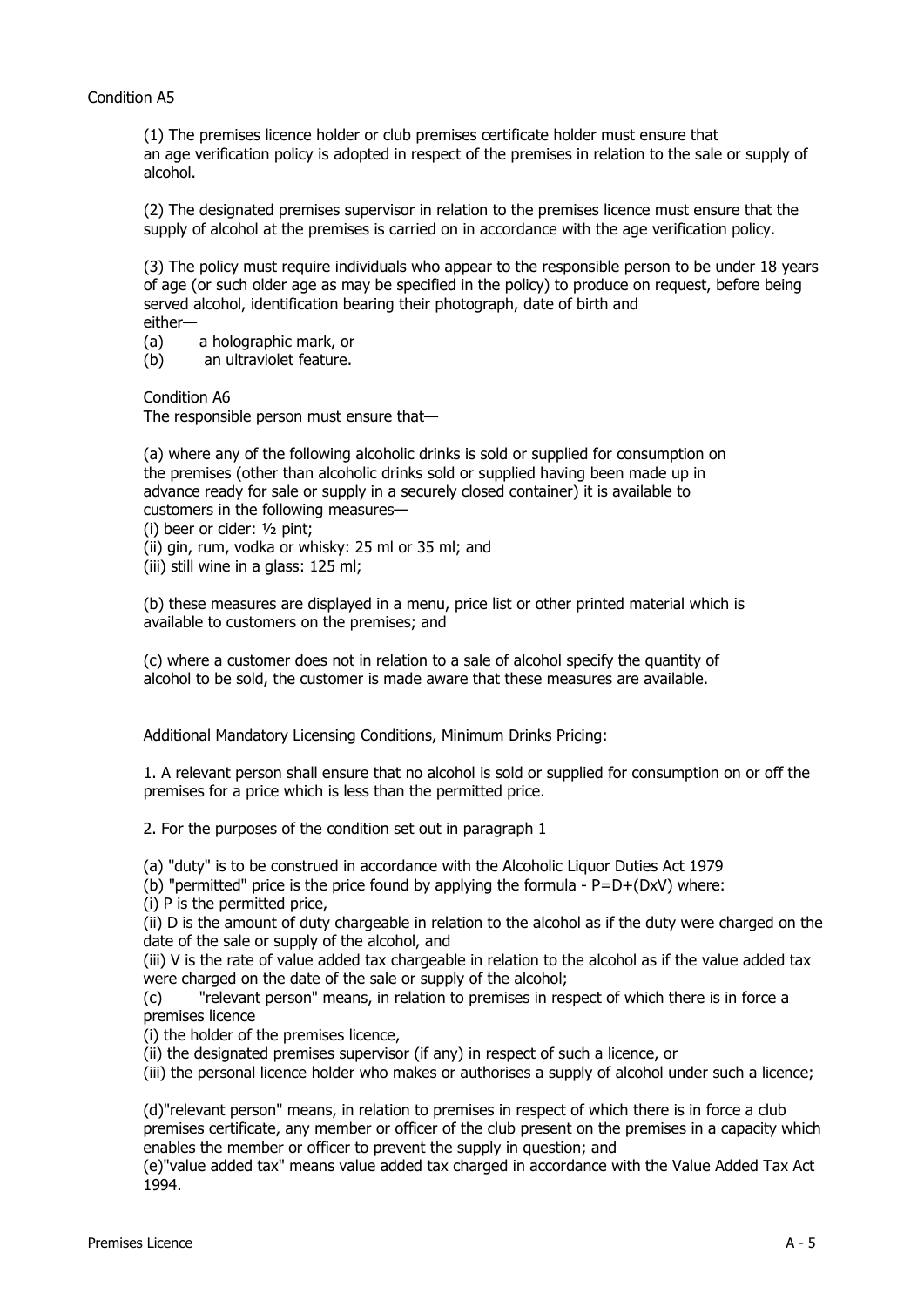3. Where the permitted price given by Paragraph (b) of paragraph 2 would (apart from this paragraph) not be a whole number of pennies, the price given by that sub-paragraph shall be taken to be the price actually given by that sub-paragraph rounded up to the nearest penny.

4. (1) Sub-paragraph (2) applies where the permitted price given by Paragraph (b) of paragraph 2 on a day ("the first day") would be different from the permitted price on the next day ("the second day") as a result of a change to the rate of duty or value added tax.

(2) The permitted price which would apply on the first day applies to sales or supplies of alcohol which take place before the expiry of the period of 14 days beginning on the second day.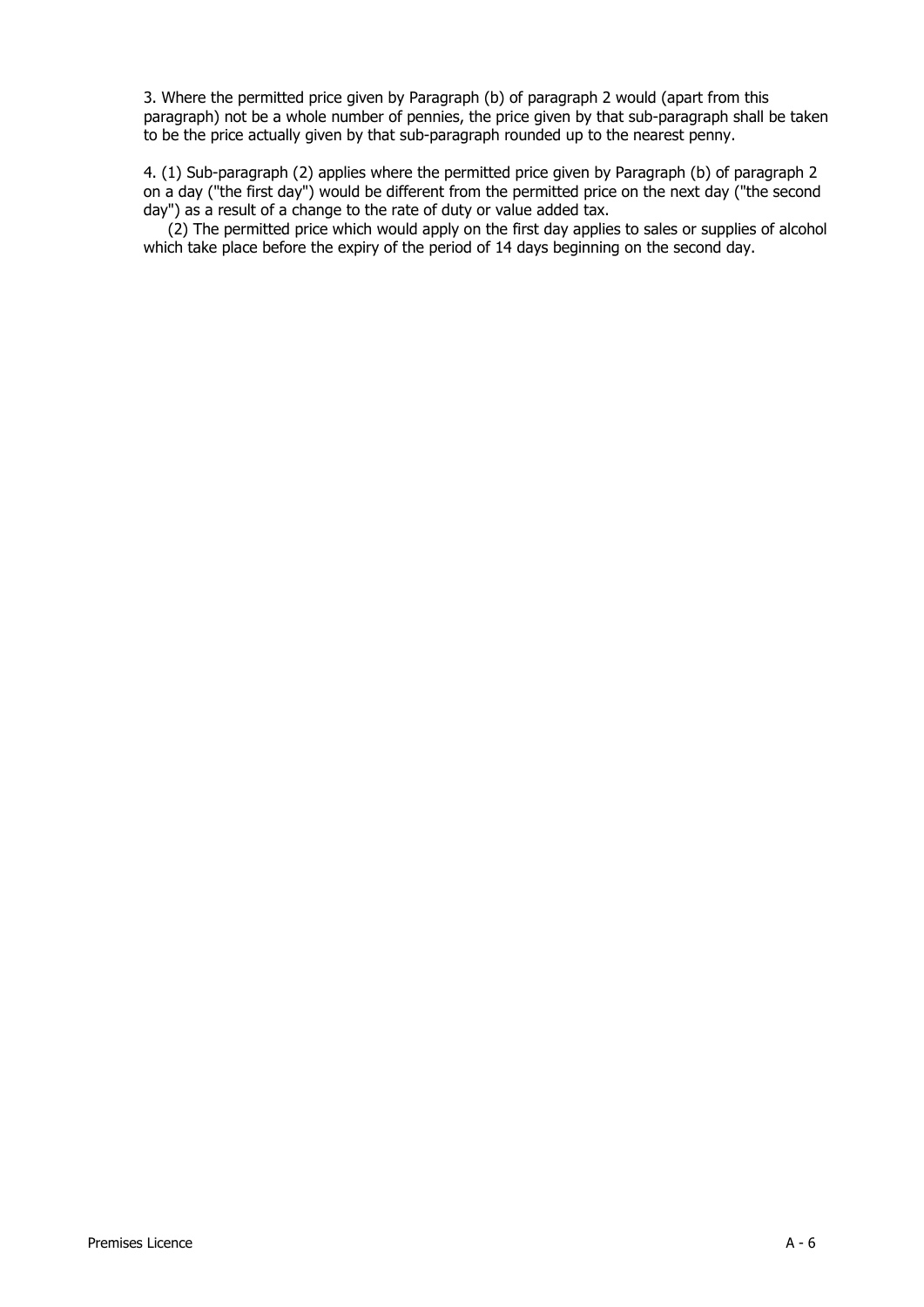## **Annex 2 – Conditions consistent with the Operating Schedule**

- 1. The maximum capacity of the site excluding staff, contractors, artists, performers shall be 3000 persons at any one time.
- 2. At least 6 Weeks prior to the event, the Premises Licence holder will produce a draft Event Management & Operation Plan (EMOP) containing detail appropriate to the Event. This will include;
	- A detailed Site Plan
	- Crowd management plan
	- Alcohol management plan
	- Details surrounding Ingress and egress management arrangements
	- Sound Management Plan
	- **Security Operation Plan**
	- Event safety plan (including evacuation details)
	- Event risk assessment
	- Child & Vulnerable Persons Policy
	- Transport and Traffic Management arrangements
	- Medical Management Plan
	- **Extreme Weather Contingency Plan**
	- Details surrounding Waste & Sustainability arrangements
	- Agency Contact Details
	- Details surrounding Signage and Lighting provisions The final site plans submitted shall be a full site plans including all the facilities at the event. The activity site and bars shall be numbered for the avoidance of doubt.
- 3. At least 4 weeks prior to the event, the Premises Licence holder will produce a final Event Management & Operation Plan (EMOP). Both EMPO and Site Plans must be approved by SAG and Metropolitan Police Licencing prior to the commencement of the event.
- 4. Any minor changes to the location of amenities within the site, can be varied under a minor variation, this excludes increasing the licensable area, increasing the number of bars or points of sale for alcohol, increasing the number of stages and anything else of a material change which should be amended through the full variation process.
- 5. Control and management of the capacity shall be agreed in advance with SAG.
- 6. The Applicant shall ensure that all promoters, contractors and other personal involved with the event are made aware of any condition contained within the licence and attached conditions that will affect their involvement in the event.
- 7. The contact details of all key contacts of the organiser's management team shall be provided to all responsible authorities at least two weeks before the event. There must be a clear framework of information flow procedure to enable the right people to receive the correct information.
- 8. Phase 1 Summer Between the Bridges the event will take place over the full site. Phase 2 - Winter at Between the Bridges - the event will take place over the full site. Both phases will be operated under the same premises licence.
- 9. The event will be delivered by Between the Bridges Ltd in conjunction with their production company Loud Sound Ltd. Between The Bridges will feature a unique mix of London's finest foods and bars. The event will also have content from local promoters, artists and creative, two interactive game spaces, and an outdoor stage programmed with a mix of DJs, cabaret, and live music. Tickets for the interactive games will be available to purchase both online in advance and onsite at the activity. The event will consist of 2 phases for Summer and Winter, with the main part of the site closing to the public in between these phases so the change overs can be completed. The Winter phase will start with a Halloween theme after which the site will be re-dressed for a winter theme.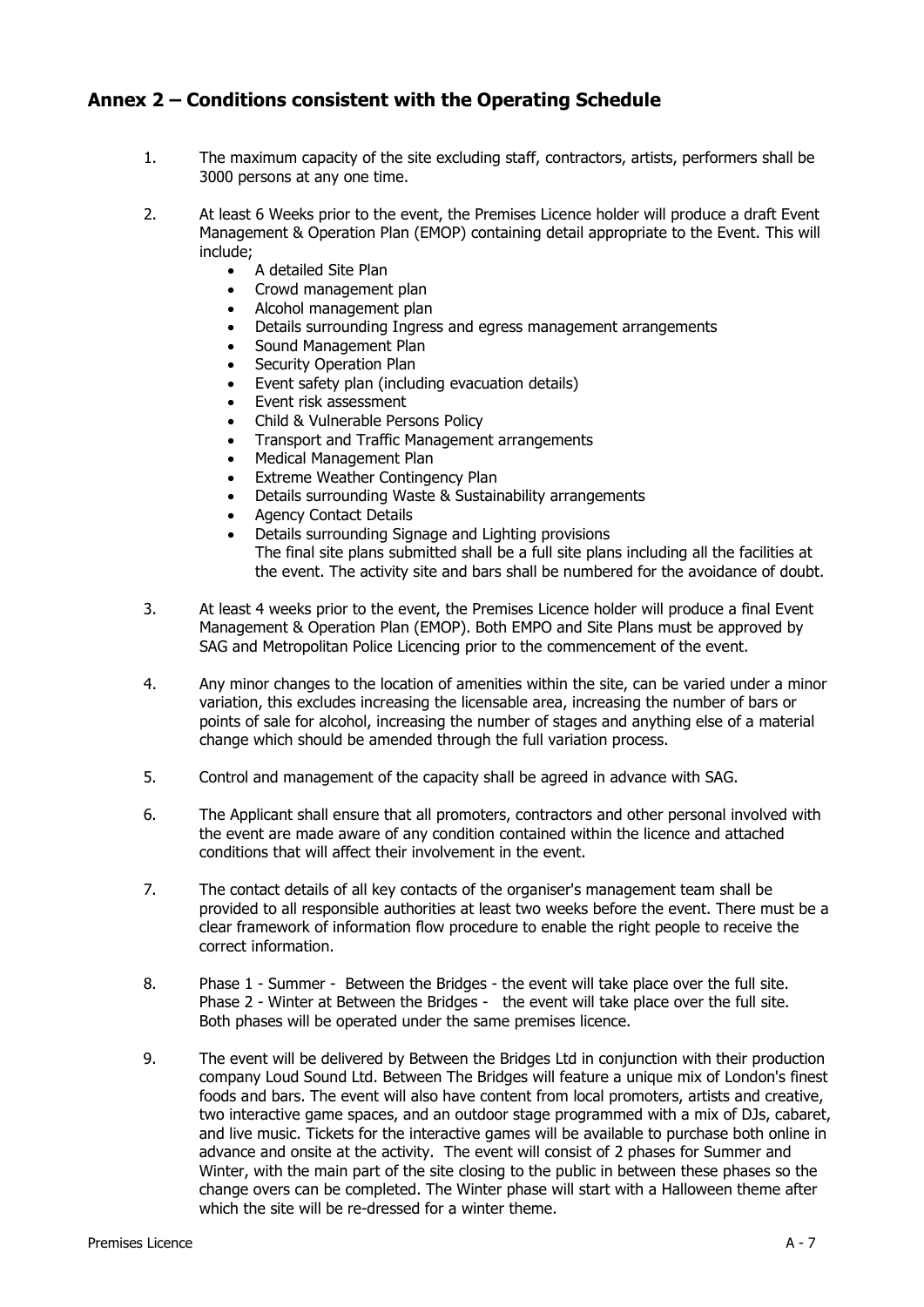- 10. The premises will be in a former car park situated between Belvedere Road and the south bank of the River Thames. The premises is entirely laid to tarmac, with two different levels, and is part of a current construction development plot. It is not open to the public and is secured with a solid hoarding and heras fence perimeter. This fenced perimeter will remain in place during our show open phases with access and egress to the premises being by means of a number of gates in the perimeter.
- 11. The organisers, in conjunction with the Metropolitan Police and the appointed security and stewarding contractor will put in place such plans as necessary to control the ingress and egress of the large volume of persons attending the event. This will include a highly visible security and stewarding. They will develop a plan to prevent and respond to antisocial behaviour caused by visitors to the event and undertake to commit the required resources to implement it.
- 12. The bars on site shall have a dedicated bar manager or supervisor and team who shall be conversant with the requirements and responsibilities for the sale of alcohol and shall be given written designation of their responsibilities.
- 13. The dedicated bar manager or supervisor for the bars shall directly brief, instruct, monitor and support their staff in ensuring the requirements of the Licensing Act 2003 are adhered to at all times.
- 14. All drinking vessels in which drinks are served shall be of strengthened glass (tempered glassware) in a design whereby in the event of breakage the glass will fragment and no sharp edges are left. Alternatively, plastic type drinking vessels to above breakage specifications may be used. No glass bottles shall remain within reach of patrons (ie champagne).
- 15. Any mobile dispensing servers (MDS) will be accompanied by persons not involved directly in serving alcohol. These persons ('shepherds') will be responsible, jointly with the sellers and security personnel, for ensuing that mobile units comply with the Challenge 25 policy used on site, including preventing proxy sales; and for the prevention of sales to intoxicated customers.
- 16. Alcohol sales will be approved by the Designated Premises Supervisor. A letter of authorisation will be supplied and retained at each bar.
- 17. The Designated Premises Supervisor shall close bars serving alcohol in the event of any serious breach of the licensing objectives or if so requested by an authorised licensing officer.
- 18. There shall be no drinks promotions, i.e. two for the price of one.
- 19. In the event of on sales, members of the public will be prevented from removing all open vessels of alcohol from the event site by stewards at the event exit points. Bins will be placed at these locations to allow the disposal of any open containers.
- 20. The organisers are committed to the responsible and legal sale of alcohol and do not tolerate provision of alcohol to children.
- 21. The contracted bar operator is required to make an undertaking to enforce the Challenge 25 policy for all sales of alcohol, requiring approved photographic ID. The security and event team will maintain vigilance for instances whereby alcohol is purchased by adults for supply to children and this criminal activity will be considered grounds for ejection.
- 22. The promoters will facilitate and support licensing inspections if appropriate.
- 23. The Dedicated bar Manager or Supervisor shall ensure that nobody under the age of 18 is employed to sell alcohol.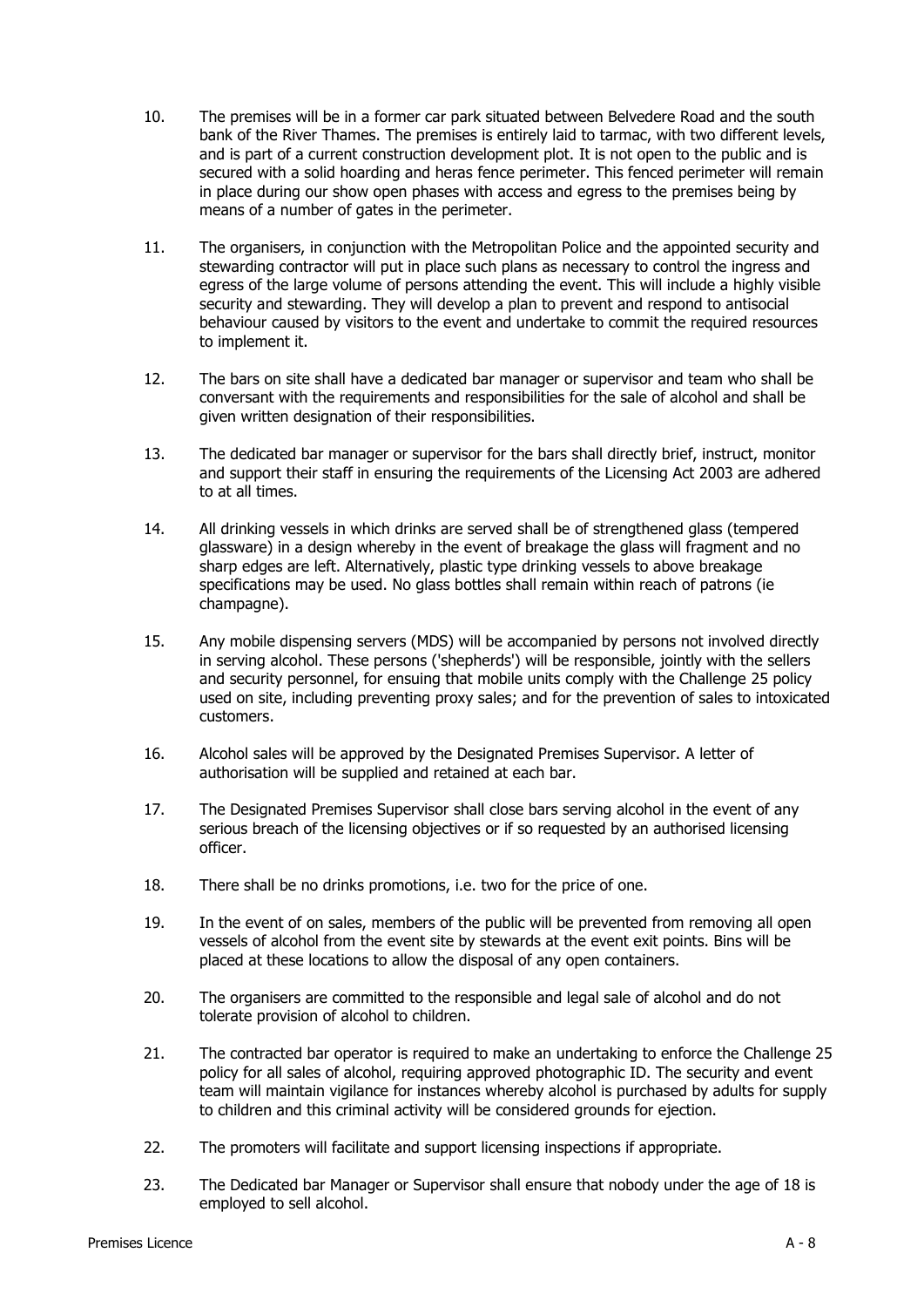- 24. In the event of Off Sales only "all sales of alcohol for consumption off the premises must be in a sealed container only" (sealed containers meaning manufacturers seal of that vessel).
- 25. Any alcohol sold for consumption off the premises from a market stall must be sold in a sealed container (sealed containers meaning a manufacturers seal of the vessel) as a gift or as part of a gift hamper.
- 26. For the 2020 event there shall be a maximum of 2 bars one shall be for on sales only and one shall be for off sales only during phase 1. There shall be a maximum of 6 bars for on sales only and one for off sale only during phase 3 and 4 of the premises licence.
- 27. For the 2021 event we are proposing a maximum of 9 on sale bars  $+1$  bar serving off sales. Four of those bars are the small 'shacks' or 'huts' between 3 - 5m frontage serving a limited range of products rather than large multi dispense bars.
- 28. In addition to the bars internal to the event site there will be an externally facing bar on to Queen's Walk, which will serve alcohol for off sales. Drinks purchased from this bar will be sealed, but customers will be able to take them into the main event site for consumption as long as they can produce a receipt as proof of purchase. No other alcoholic drinks will be permitted to be taken into the event site.
- 29. Customers will not be allowed to leave the event site in position of any alcohol beverages. All exit points shall be monitored by event staff and/all security staff.
- 30. A Challenge 25 proof of age scheme shall be operated at the premises where the only acceptable forms of identification are recognised photographic identification cards, such as driving licence, passport or proof of age card with the PASS Hologram.
- 31. Signage advertising the aforementioned proof of age scheme shall be prominently displayed throughout the premises with a particular emphasis on the alcohol display area and service area.
- 32. The organisers will implement a Child and Vulnerable Persons Policy which will include provisions if a child or vulnerable person is found or reported missing. This will include liaison at the planning stages with the Police to ensure the correct questions are asked at the outset by event staff should details of the missing person need to be escalated to the Police.
- 33. Any person under the age of 18 years, found within the boundaries of the licensable areas to be in possession of alcohol or deemed to be intoxicated shall be escorted by Security Staff to a "safe waiting area". His or her parents/responsible adult will be contacted to collect such a person and remove him/her from the event.
- 34. Age restrictions may apply to each event day, the age restrictions for each event day will be agreed in advance with the SAG and will be contained within the EMOP each year.
- 35. Different events or activities in certain venues on site may have separate age restrictions access to these venues will also be controlled to ensure relevant age limits are respected. If some activities do have age restrictions, this will be advertised in publicity or at point of entry. These events or activities will be agreed by SAG and will be contained in the EMOP.
- 36. There will be no adult or other unsuitable activity taking place during the event that would be visible to children passing the event.
- 37. The Applicant shall contact the building management companies for all residential properties in the immediate area, in order to notify them of the event, including details of the event timings and community hotline number.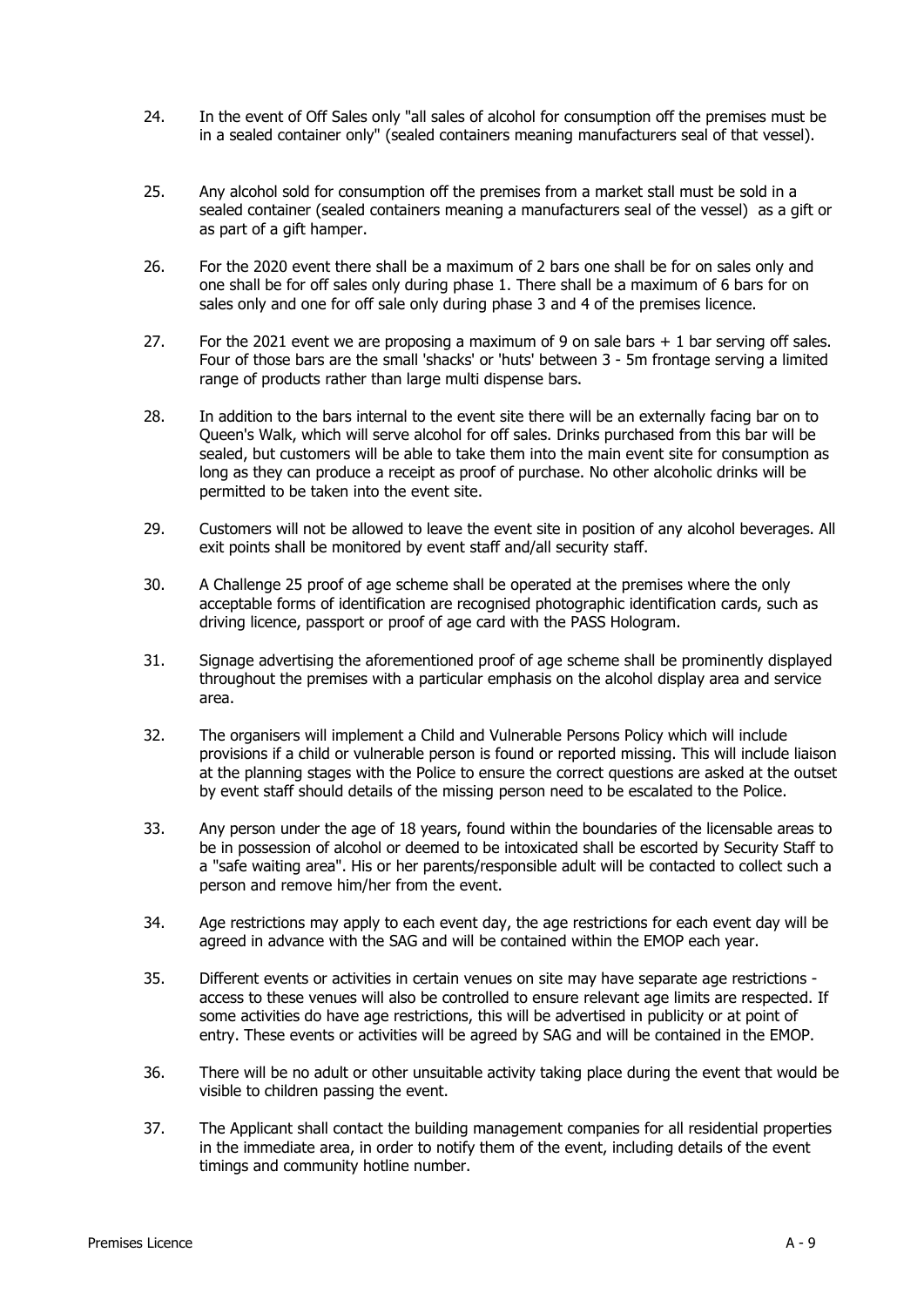- 38. The community hotline number will also be on display around the perimeter of the premises during the event.
- 39. All efforts should be made to prevent or reduce light pollution, especially to residential properties in the vicinity.
- 40. All site deliveries and collections shall be undertaken with due care, attention and diligently to minimise disturbance to residents and noise sensitive premises within the vicinity.
- 41. Details of any complaints received through the noise hotline shall be recorded and be made available to responsible authorities if requested. Complaints logged by residents or businesses in respect of noise and other issues shall be addressed within 24 hours and kept on record for at least 12 months following the event.
- 42. The Applicant, Head of Security and Event Safety Officer shall make themselves fully conversant with the current Health and Safety industry guidance.
- 43. Provision will be made to allow communication of emergency procedures and issues relating to the health, safety and welfare of the people within the venue. This will be done through signage and by event staff.
- 44. All temporary structures will be lit internally, and adequate temporary public lighting will be present on the site when necessary.
- 45. Suitable and sufficient lighting shall be provided to the event site especially as it is getting dark, such that all health and safety information and notice signage can be easily seen and read and at the close of the event, to enable visitors to leave the site safely.
- 46. The organiser will carry out an analysis of sanitary provision needs for the event using current industry guidance as a basis for determining that provision required. Suitable and sufficient sanitary provision shall then be provided.
- 47. All emergency exits, toilets and first aid posts shall be clearly indicated, such that it is visible from all parts of the licensed area.
- 48. In the unlikely event that the show has to stop, which may be temporary whilst a problem is resolved or the first step in an evacuation of the site either due to crowd related issues, or structural collapse, off site events, extreme weather conditions or the direction of the Metropolitan Police, Fire Brigade or safety officer, the Applicant shall ensure that all concerned know what their role is in any scenario and that the plans can be affected immediately.
- 49. In the event of an emergency, the PA system will be used to broadcast announcements. In the event of either the PA system or the power supply failing, there will be loud hailers available.
- 50. The event site shall be cleared of all vehicles before the public are allowed on site until 30 minutes after the site is cleared of all event-goers.
- 51. Should it become absolutely necessary for a vehicle to move or be moved either for emergency or serious public health hazards, the safety officer shall liaise with park officers and the vehicle shall be escorted at all times on to, or off the site and going at speed of not more than 5mph.
- 52. The Premises Licence holder will produce:
	- \* event risk assessment / fire risk assessment
	- \* schedule of temporary structures including wind calculations
	- \* application for section 30 (if structures are applicable)
	- \* questionnaire and inspection schedule for food traders
	- \* rules for site contractors.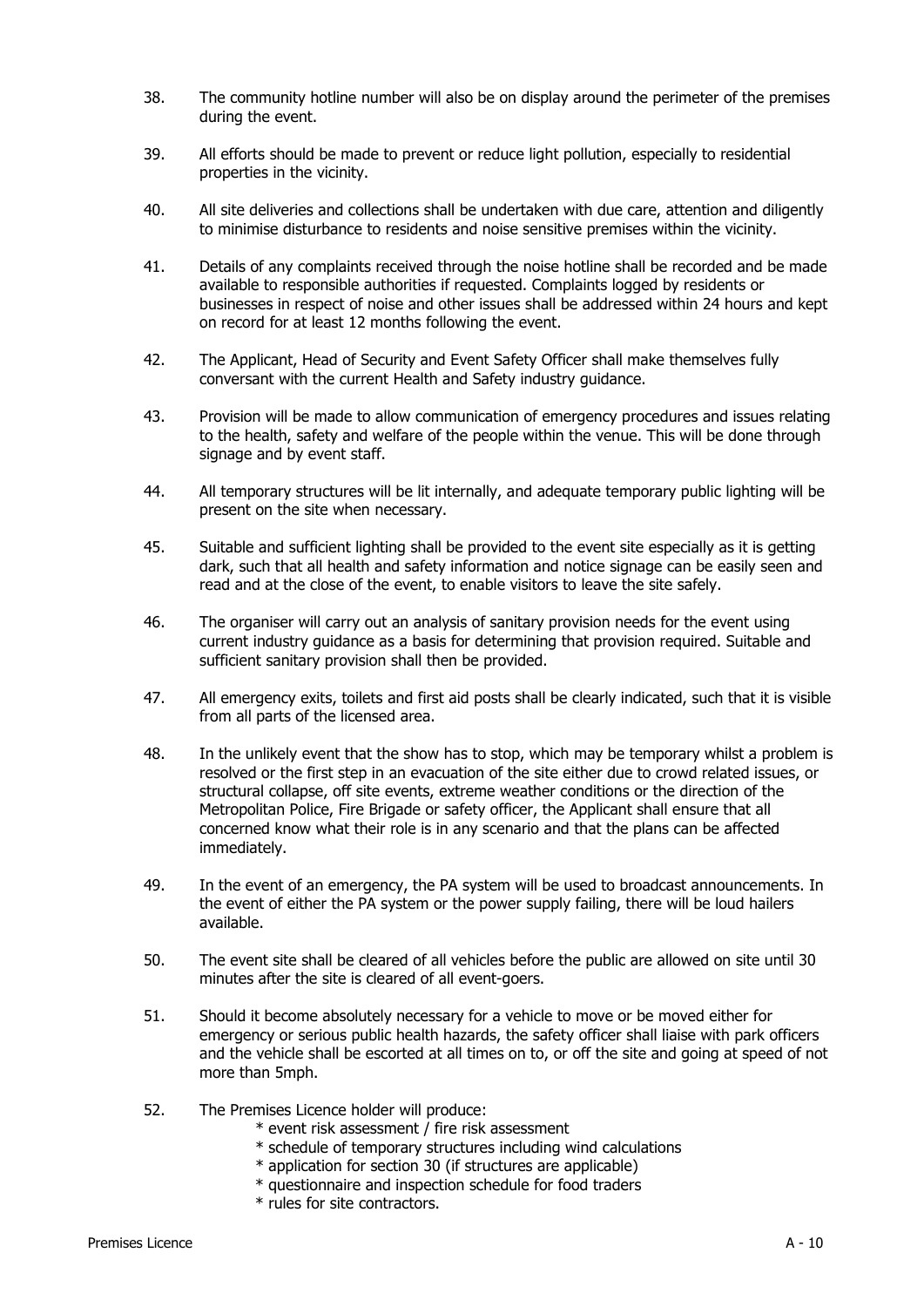RVPs shall be agreed with the SAG and identified on any site plan(s) before the event. Should these change in any way or form, the facts should be made known to the first aid providers, head of security, safety officer and the plan(s) amended accordingly.

- 53. All concession caterers must have suitable firefighting equipment, suitable hand washing facilities and sanitary facilities for staff.
- 54. All bars shall be fitted with fire extinguishers. Employees are only to operate the extinguisher if they consider that it is safe to do so and have been trained.
- 55. LPG cylinders shall only be used by the concessions and managed on a basis of one cylinder in use per appliance plus one spare. All other cylinders shall be stored in agreed cylinder store at strategic points on site. The Safety Officer shall ensure that the stores are clearly marked on the site plans in the Event Control Room and that they are monitored at all times for correct use. The store shall be clearly signed with "flammable gas" and "no smoking" signs. Suitable and sufficient firefighting equipment shall be sited nearby.
- 56. All gas installations shall have current Gas Safe compliance certificates, copies of which shall be provided to the Safety Officer and shall be produced on request by authorised officers.
- 57. There shall be adequate fire separation between units of approximately 1.5m to prevent fire spread. Routes for fire appliances shall have a road width of not less than 3.7m clear and at gates of not less than 3.1m and clear height of not less than 3.7m. Routes provided for fire appliances should be such that no part of the event where firefighting may be required is greater than 50m from a fire lane or existing suitable thoroughfare. These are to be clearly signed and marked on the final site plan.
- 58. The appropriate type and number of firefighting equipment shall be provided throughout the site. Locations and numbers will be specified in the Event Management Plan.
- 59. The Safety Officer will conduct a site inspection prior to opening on day of the event. Stage/Tents/Temporary Demountable Structures - all built structures shall have a completion Premises Licence A - 9 certificate issued by a competent person from the supplying company and provided to the Safety Officer. All tents shall be supplied with the appropriate fire retardancy certificate.
- 60. Pit barriers these shall have ratings of at least 5kN/M2 and shall be used in areas of high crowd density such as front of stage and around structures in close proximity to the stage.
- 61. All temporary electrical supplies, including all generators, distribution cabling and end connection for the arena shall be installed by specialist contractors in accordance to BS7909, fitted with RDC or RCBO protection where necessary and suitably earthed in accordance with the site plan and power specifications.
- 62. No petrol generators are allowed on site.
- 63. All portable electrical equipment and temporary installations associated with all work shall be protected by a Residual Current Device (RCD) and suitably earthed.
- 64. All electrical equipment must be isolated when not in use.
- 65. All portable electrical equipment brought on site must be subject to the appropriate Portable Appliance Testing (PAT) and records of these kept on site and available for inspection if required by authorised officers.
- 66. All temporary electrical works must have an appropriate electrical sign off certificate issued at the time of works to the safety officer and be available for inspection if required by authorised officers.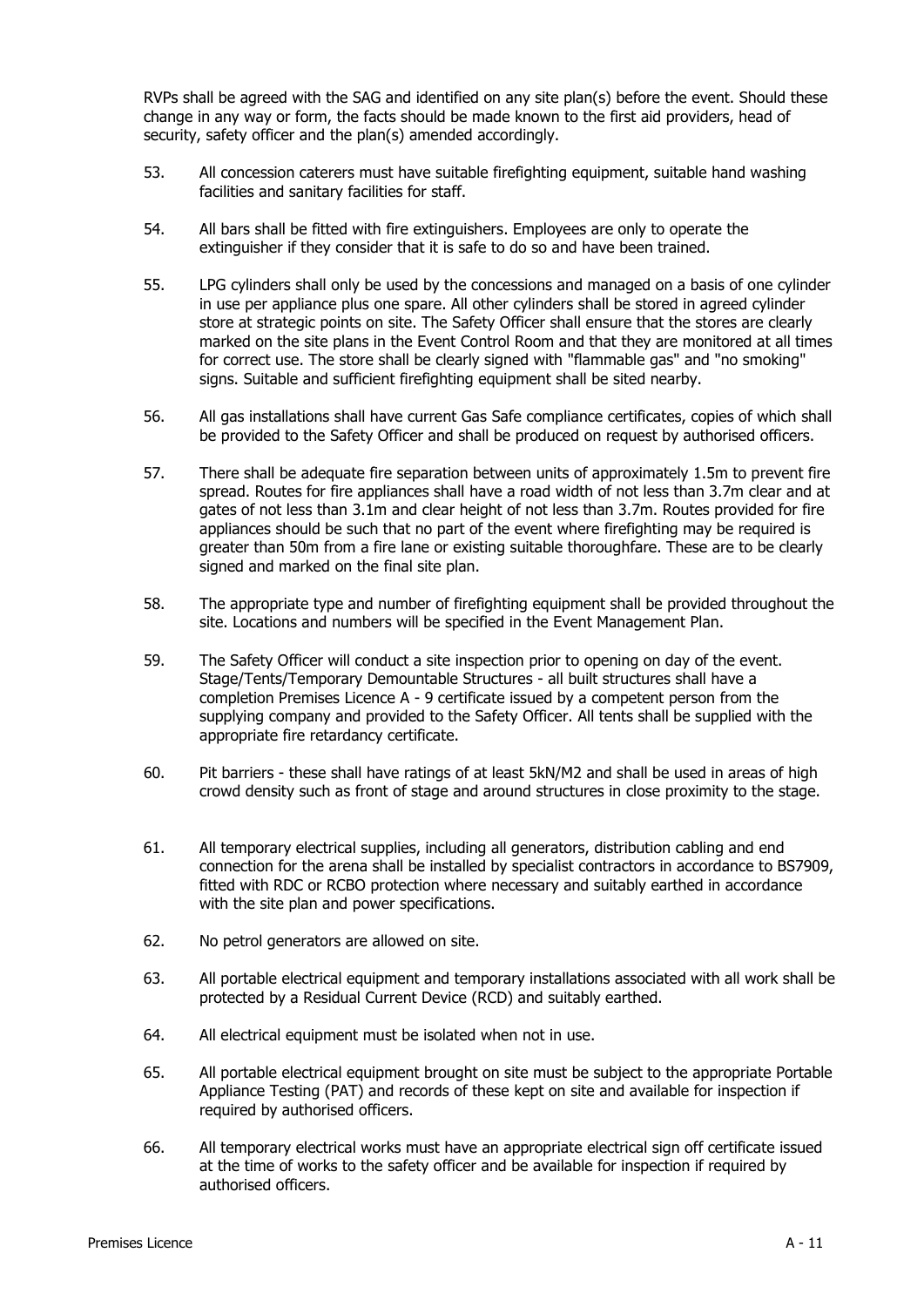- 67. The local authority shall be informed of the intended use of pyrotechnics in advance. This shall be in form of written notification and should contain details of quantity, effect type, drawing or set plans showing the positions of each effect. A demonstration may be requested for any unfamiliar effects or if there are any concerns.
- 68. Public entrance point shall be monitored and ingress and egress shall be controlled by clickers that will be recorded and produced for inspection upon request by any of the responsible authorities.
- 69. All event activity will make provision for the management of access and egress to the site considering the maximum LICENSED specified capacity.
- 70. The organisers undertake to provide cleaning services to remove litter and waste, to apply appropriate protocols to control spillage or other contamination and to respect the natural and built environment of the site.
- 71. The Applicant shall ensure that sufficient, suitable and adequate purpose-built refuse receptacles are provided to the site for the duration of the event.
- 72. The Applicant shall ensure that cleaning teams are deployed where necessary, prior to, during and after the event, both within the event site, the wider park and neighbouring streets and roads as specified in the Waste and Sustainability Management Plan.
- 73. The Applicant shall ensure that where necessary during the night, the waste management company deploy cleaning teams to clean the site and ensure that all waste is removed from site either by the next opening time or after breakdown.
- 74. A suitable and sufficient risk assessment shall be carried out to determine the adequate level of waste infrastructure to be provided at the event, which may include yard skips, bins RCV waste trucks.
- 75. The Applicant shall ensure that waste management operatives litter pick and remove all waste and infrastructures and ensure that all waste equipment is removed from site. All grey wastewater toilet effluent shall be the responsibility of the organiser and arrangement shall be sought to ensure the correct transfer and disposal away from site.
- 76. All medical provision planning shall take into consideration the likelihood of a major incident and shall delegate powers to the statutory identified body for such major incident, e.g. the Police and the London Ambulance Service.
- 77. The Applicant shall carry out a suitable and sufficient risk assessment, as well as use current industry guidance to determine the level of first aid provision for the event.
- 78. An incident log shall be kept at the premises, and made available on request to an authorised officer of the Lambeth Council or the Police. It must be completed within 24 hours of the incident and will record the following:
	- a) Any complaints received concerning crime and disorder
	- b) Any incidents of disorder
	- c) All seizures of drugs or offensive weapons
	- d) Any faults in the CCTV system and or searching equipment
	- e) Any refusal of the sale of alcohol including date, time and name of staff member
	- f) Any visit by a relevant authority or emergency service
	- g) All First Aid provided
- 79. A record shall be made and kept of anybody that receives first aid on site. These records shall be retained by the PLH for at least 12 months following the event.
- 80. The Applicant will agree a policing plan with the Metropolitan Police's events team. The Applicant will have a clear and definitive policy on the use or possession of illegal substances at the event and will cooperate fully with other authorities to implement this.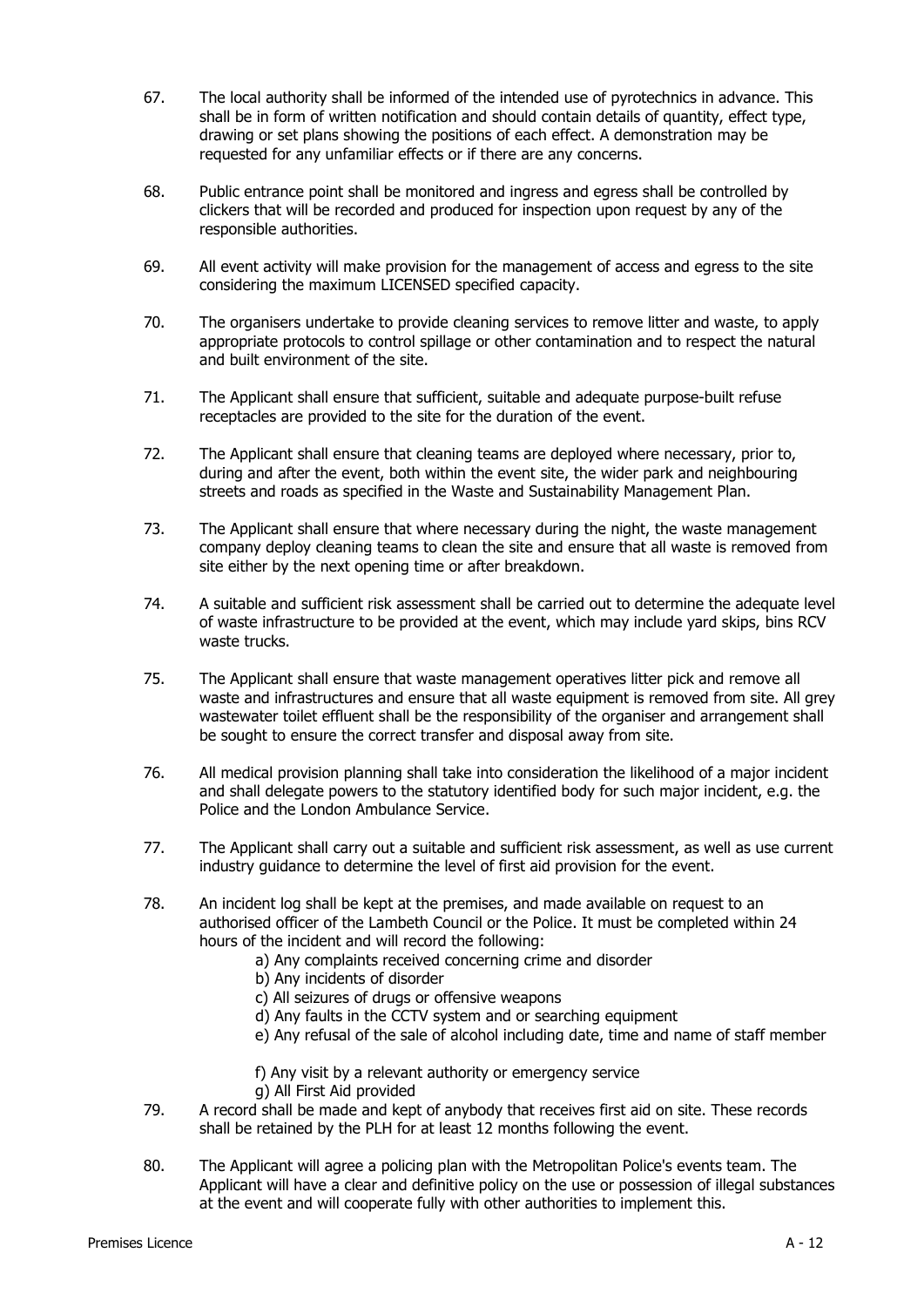- 81. The Applicant will provide anti-crime and drugs awareness advice to ticket holders. Security will not permit illegal substances into the venue. Any illegal substances found will be confiscated where possible. Security are to look out for signs of illegal substance use or illegal substance dealing. The Head of Security shall be informed through the Event Control of any person found to be dealing illegal substances. Police shall be requested to collect such persons from the security office. When a crime or other incident requiring Police attendance is reported to or discovered by a security operative, they shall obtain as much detail as possible with particular importance being placed on identifying, victims, suspects, witnesses and scenes of crime.
- 82. A reputable and experienced SIA-accredited security and stewarding company will be appointed to ensure public safety and to prevent crime and disorder.
- 83. A detailed Crowd Management Plan will be drawn up by the appointed stewarding contractor, which will specify numbers of staff and roles, where SIA qualified staff are required and emergency procedures (e.g. evacuation of the site). This plan will integrate with the EMOP for the event and will be produced in conjunction with the Metropolitan Police, the designated security contractor and the event organisers.
- 84. All activity within the licensed area will be appropriately managed with security and stewards. A pre- agreed level of professional stewarding and security personnel will have a designated responsibility to maintain a safe environment for members of the public attending the event.
- 85. The organiser will ensure that security and bar staff are trained to recognize and monitor drunkenness and refuse service to customers who have consumed excessive alcohol and trained to handle potential troublemakers and diffuse difficult situations.
- 86. The organiser will encourage vigilance among staff to supervise customers in all parts of the premises and will employ sufficient staff to manage the number of people waiting to be served in any bar areas.
- 87. Event security and stewarding will be briefed to be vigilant and identify suspicious behaviour and take appropriate action to assist in the prevention of theft and robbery and the prevention of crime and disorder within the premises.
- 88. The organiser will use screening on the entry points to the event to exercise the right to refuse entry to any unauthorized or disorderly person. To ensure security and integrity of the site, a level of search as pre-agreed with the responsible authorities prior to the event, shall be instigated. Pedestrian flow rates and queues shall be monitored throughout ingress to establish attendance.
- 89. Security and stewards will ensure that emergency vehicle access to the site is maintained at all times.
- 90. Security and stewards will be on duty from the beginning of the site build until the completion of the site breakdown. Numbers will be agreed with members of the SAG.
- 91. All items of plant and machinery are to be parked in a secure area when not in use with regular patrols by security staff.
- 92. The final sound management plan must be submitted for approval by the SAG a minimum of two weeks prior to the first event date.
- 93. An agreed noise level will be set prior to the event, with the agreement of SAG and Public Protection, this shall be monitored throughout the duration of the licence and can be amended should this be required by the relevant authorities. The agreed level shall be noted by both the council noise officer and the licensee or his delegated nominee.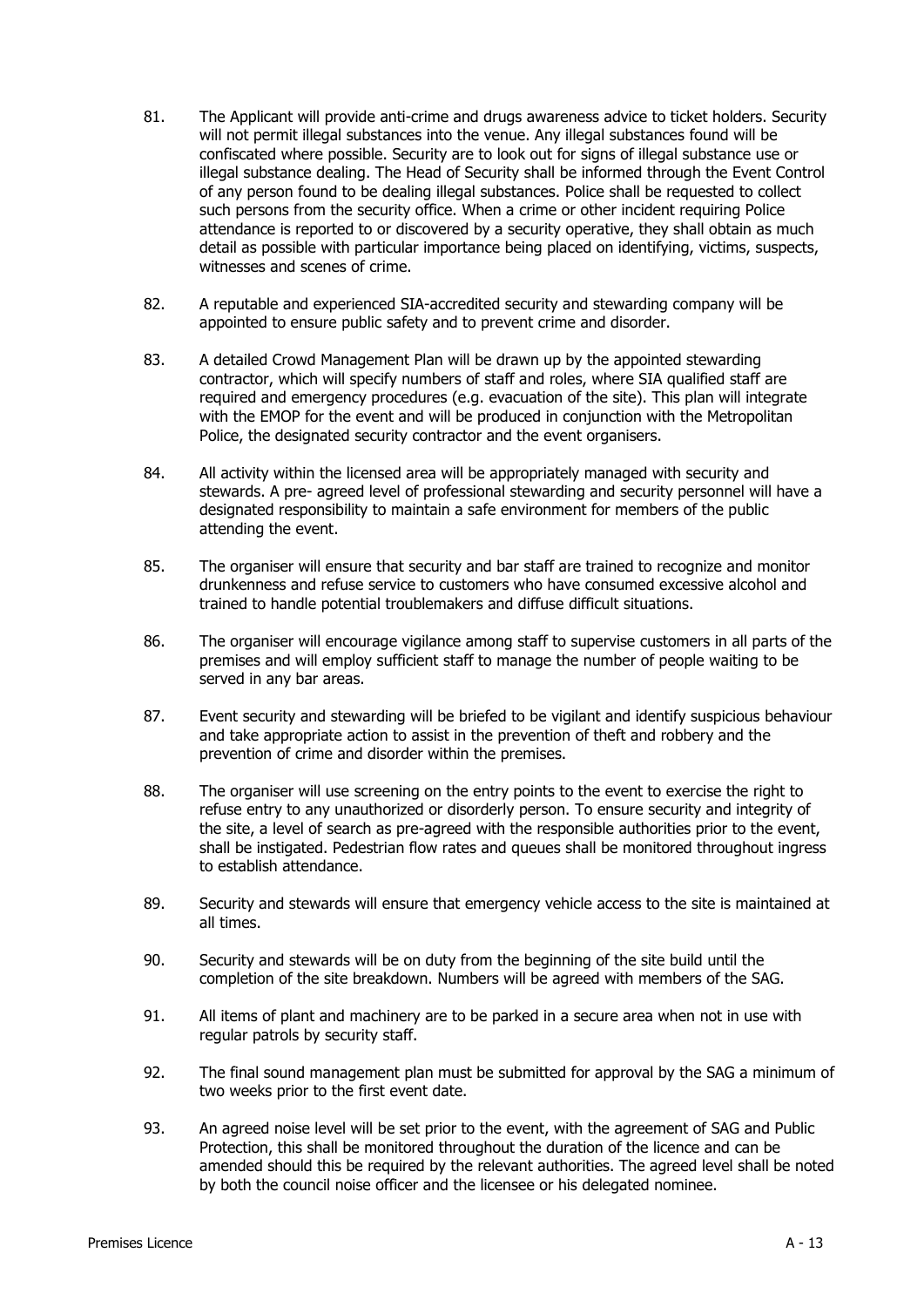- 94. No noise generated on the premises, or by its associated plant or equipment, shall emanate from the premises nor vibration be transmitted through the structure of the premises which gives rise to a Premises Licence A - 10 nuisance to nearby residents. Any complaints shall be remedied within 48 hours and details to be recorded in the incident book including the action taken by the Licence Holder/DPS/manager.
- 95. The noise consultant shall liaise between all parties including PLH, promoter, sound engineers and sound equipment suppliers, Environmental Health and the Licensing Authority on all matters relating to the noise control prior to the event.
- 96. The organiser will employ the services of a qualified noise consultant. The noise consultant will produce a Sound Management Plan that will detail measures that should be put in place to manage music noise on site and minimise disruption to local residents. The plan will include, but not be limited to, the following information: The music noise limits / the monitoring locations / music noise times and duration / sound checks and rehearsal times and durations, including atypical events / noise control procedures and music noise levels monitoring methodology / complaints monitoring and action / compliance reporting.
- 97. There shall be unrestricted access to relevant areas for local authority officials for the purpose of sound level measurements, communication with the noise consultant and sound engineers and monitoring licence conditions.
- 98. Prior to the event, a sound propagation test will take place. The exact times for this will be agreed with Local Authority Officials in advance. The purpose of this text is to set appropriate control limits at the mixer position. The sound system shall be configured and operated in a similar manner as intended for the event. The sound source used for the test shall be similar in character to the music likely to be played at the event.
- 99. The licensee shall ensure that the promoter, sound equipment suppliers and all individual sound engineers are informed of the sound control limits and that any instructions from the noise consultant regarding noise levels shall be implemented.
- 100. The noise consultant shall monitor noise levels at mixer desk positions and advise sound engineers to ensure agreed limits are not broken, where possible.
- 101. Noisy construction works audible beyond the site boundary shall only be undertaken between the hours of 08:00 - 18:00 hours Monday to Saturday and 08:00 - 13:00 hours on Sunday, any works outside these times must be agreed with Lambeth Licensing and Environmental Health (Public Protection). If works or operations are agreed outside of the above hours a contact telephone number must be provided for the person in charge of these operations.
- 102. The Applicant shall engage with the responsible authorities and local residents to ensure that the operation of the events is undertaken in such a way as to minimise public nuisance.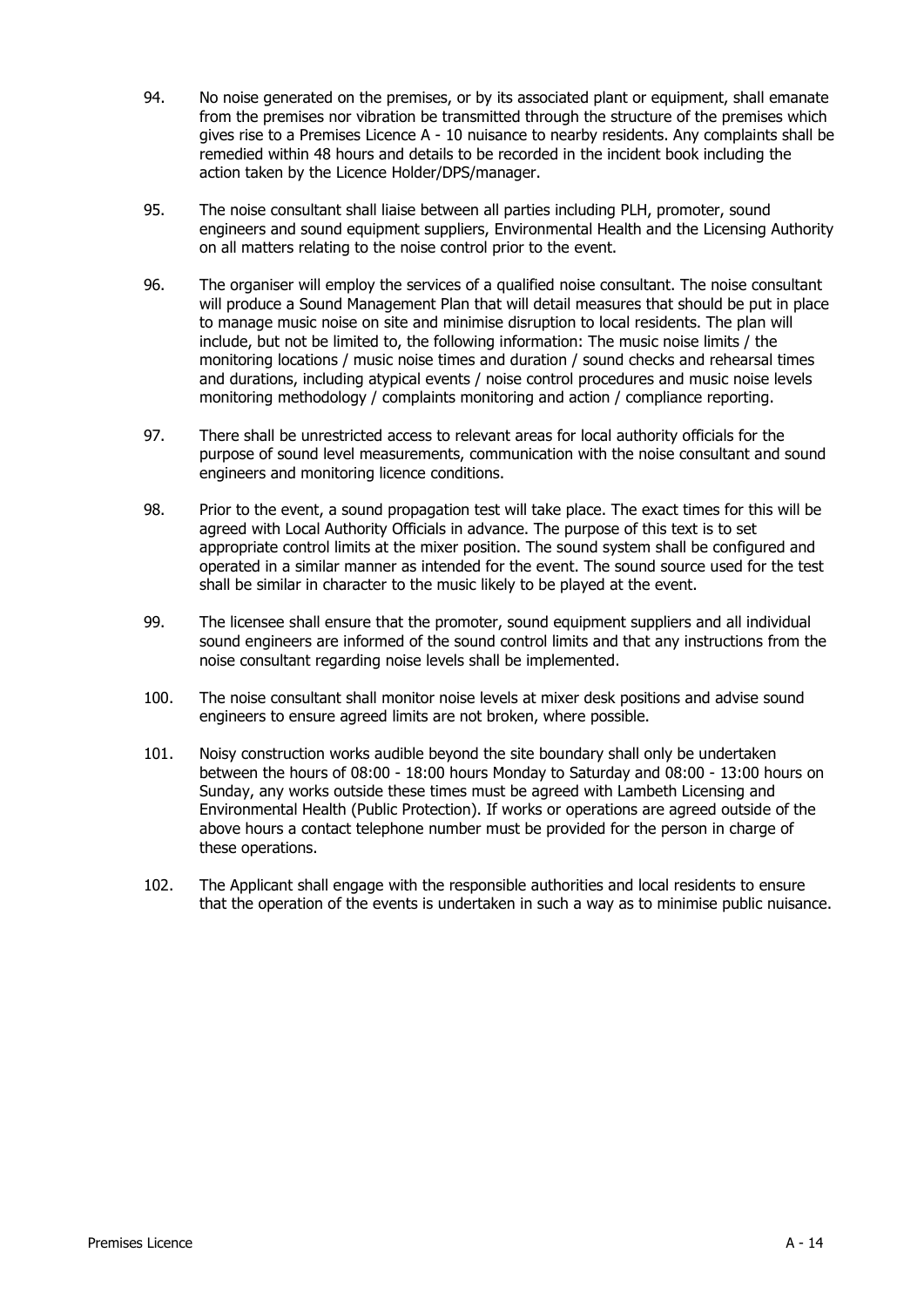## **Annex 3 – Conditions attached after a hearing by the licensing authority**

N/A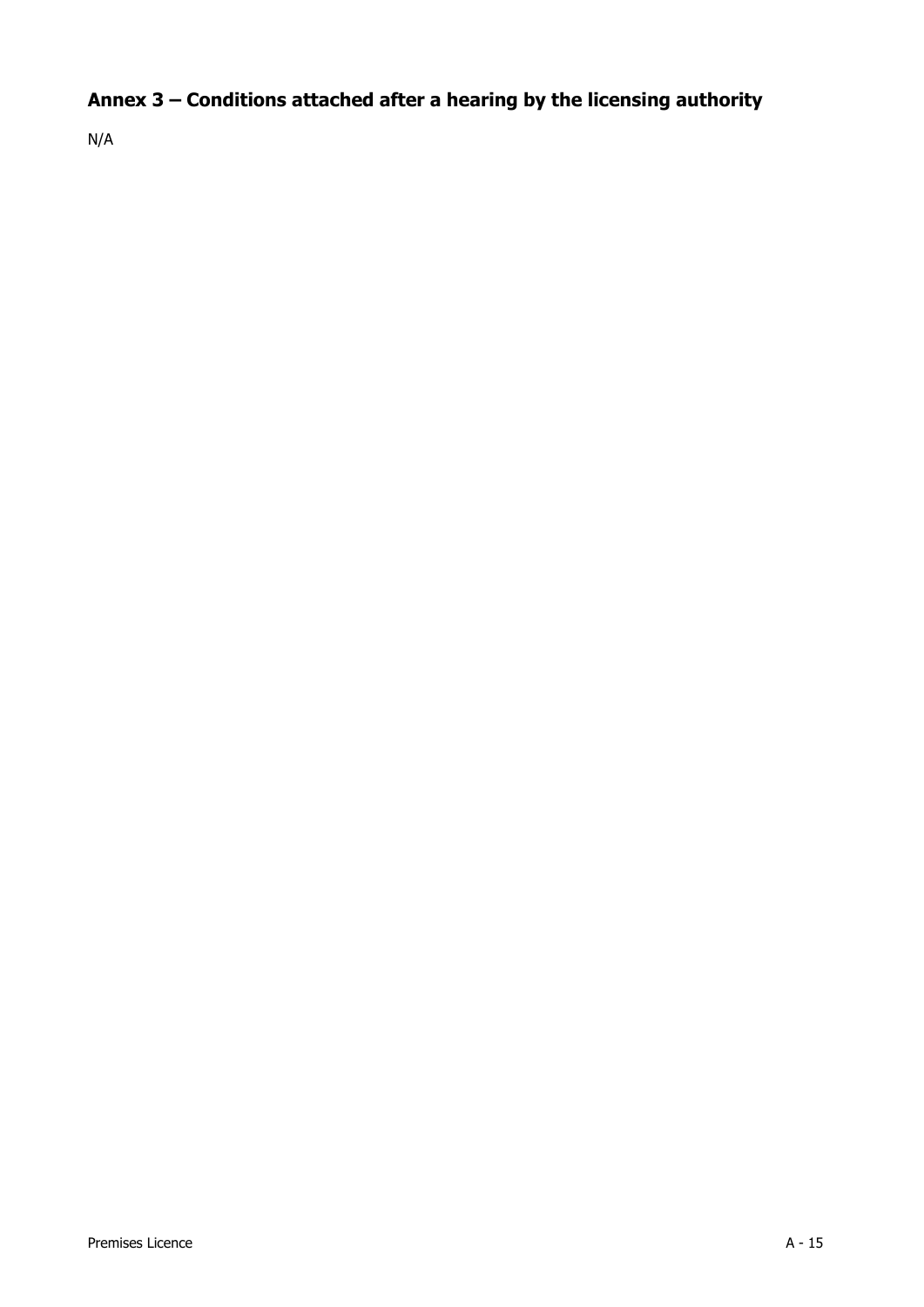## **Annex 4 – Plans**

**Phase 1**

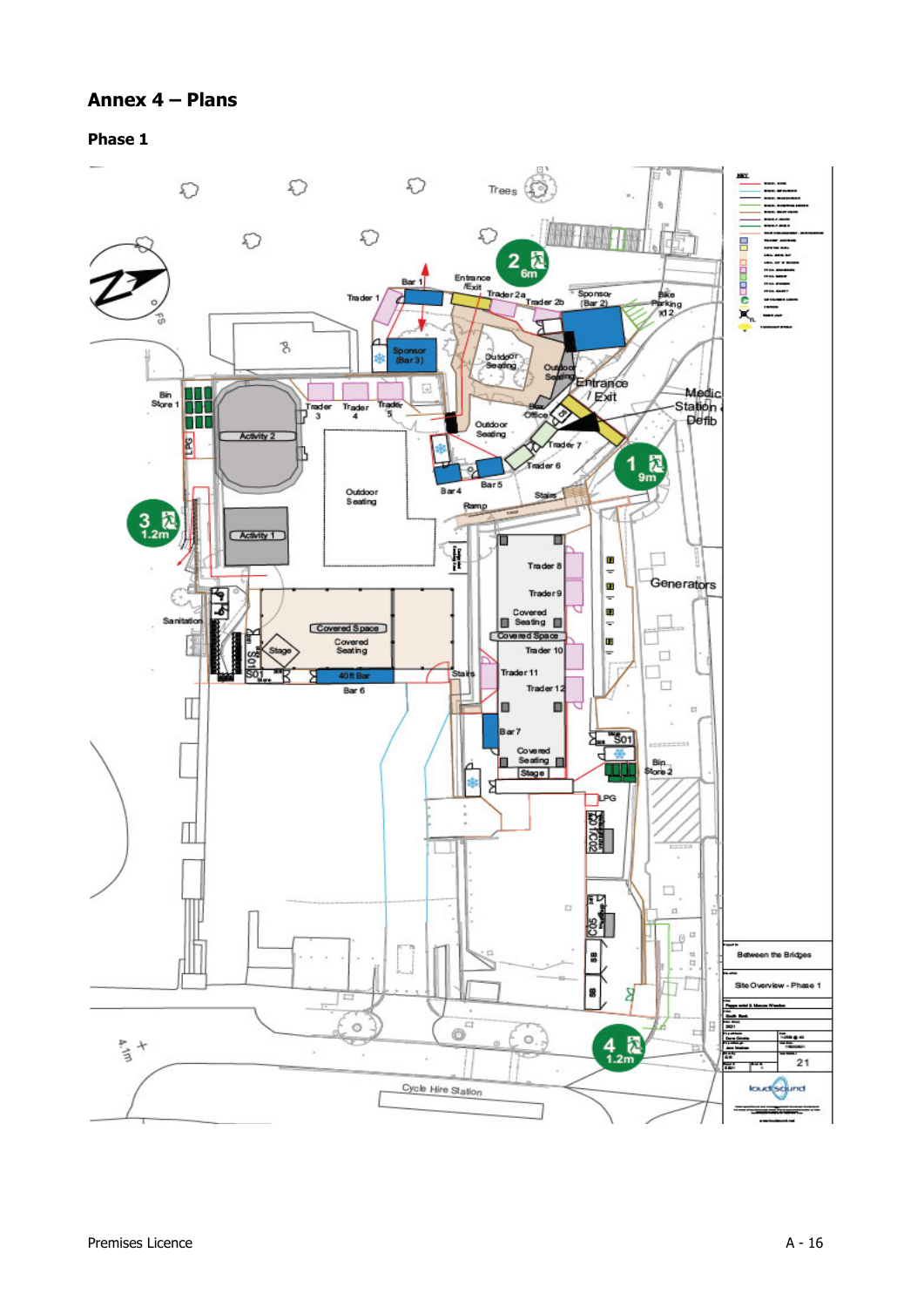**Phase 2**

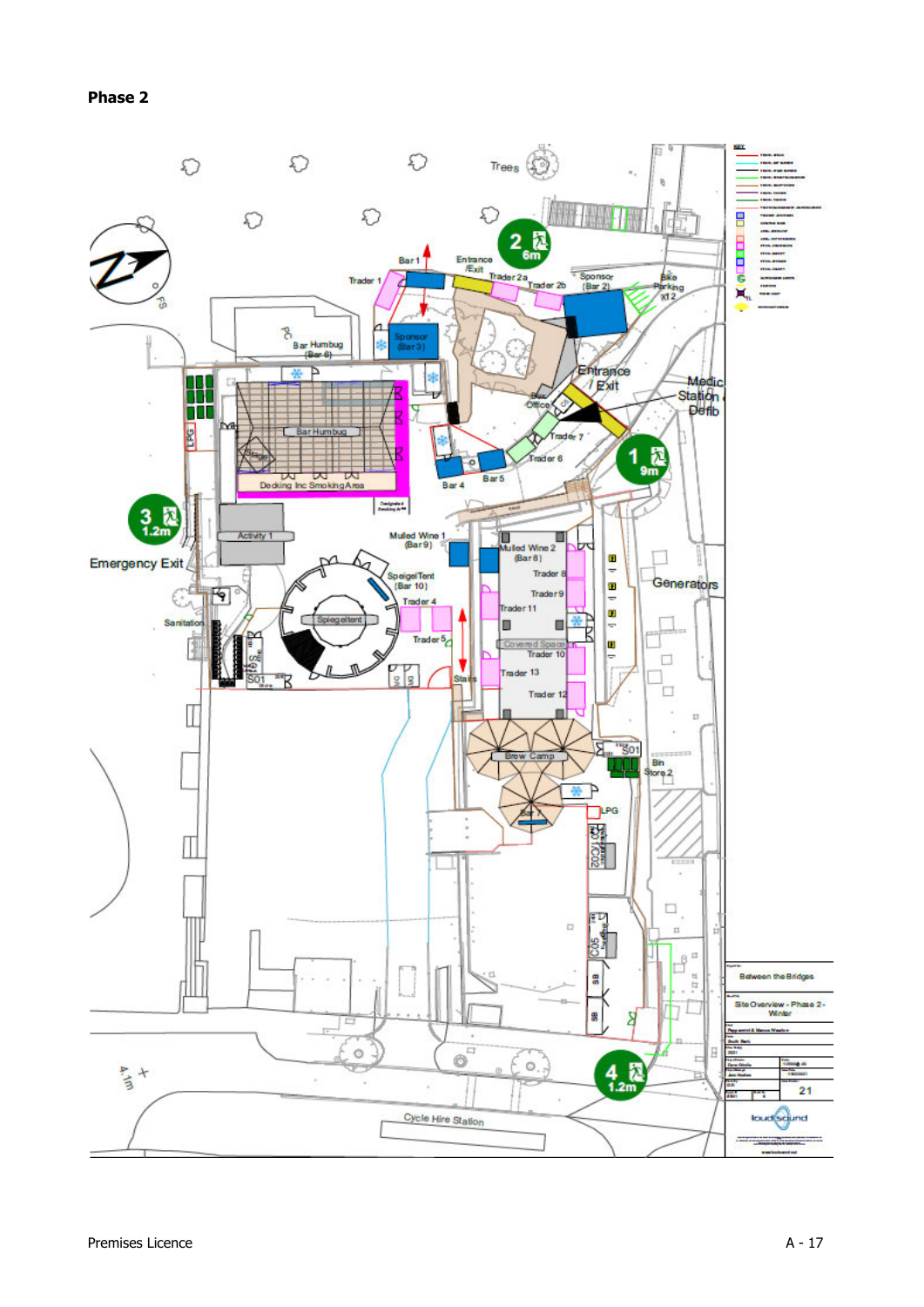

## **Licensing Act 2003 Premises Licence Summary**

**Premises Licence Number** Prem2435 **Version Reference** 21/00046/PRMTLE

## **Premises Details**

**Postal address of premises including Post Town & Post Code, or if none, ordnance survey map reference or description**

Between the Bridges Hungerford Car Park Belvedere Road London SE1 8XZ

## **Telephone number**

## **Where the licence is time limited the dates**

27<sup>th</sup> May 2021 - 23<sup>rd</sup> December 2021

## **Licensable activities authorised by the licence**

Plays Films (indoors and outdoors) Indoor Sporting Events Boxing or Wrestling Entertainment (indoors and outdoors) Live Music (indoors and outdoors) Recorded Music (indoors and outdoors) Performances of Dance (indoors and outdoors) Entertainment Similar to Music/Dance (indoors and outdoors) Supply of Alcohol

| The times the licence authorises the carrying out of licensable activities |                 |  |
|----------------------------------------------------------------------------|-----------------|--|
| <b>Plays</b><br>Monday - Sunday                                            | $10:00 - 23:00$ |  |
| <b>Films</b><br>Monday - Sunday                                            | $10:00 - 23:00$ |  |
| <b>Indoor Sporting Events</b><br>Monday - Sunday                           | $10:00 - 23:00$ |  |
| <b>Boxing or Wrestling Entertainment</b><br>Monday - Sunday                | $10:00 - 23:00$ |  |